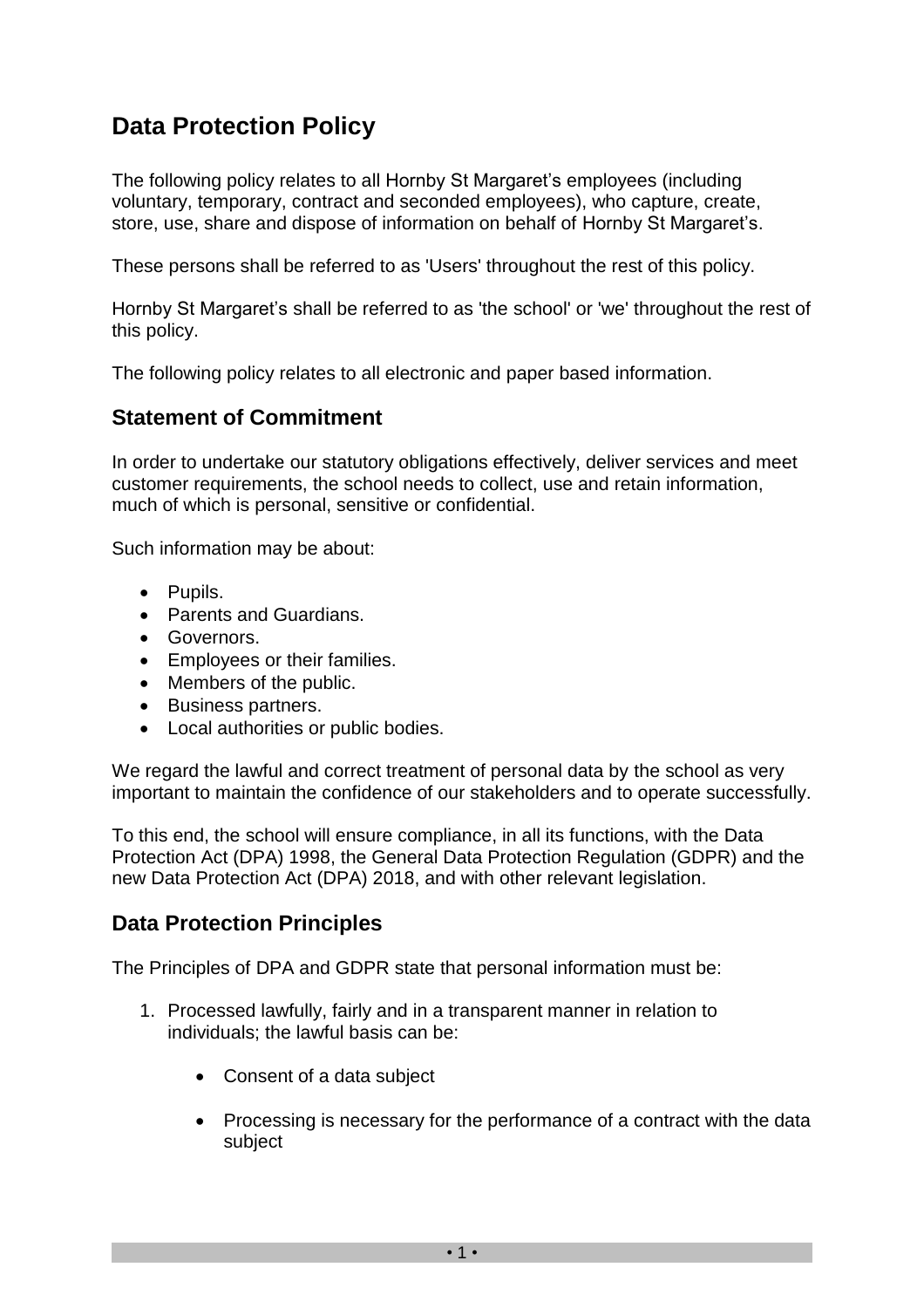- Processing is necessary for compliance with a legal obligation (e.g. The Education Act 1996, School Standards and Framework Act 1998, Education Act 2002, Children and Families Act 2014)
- Processing is necessary to protect the vital interests of the data subject or another person (e.g. life or death)
- Processing is necessary for the performance of a task carried out in the public interest

The lawful basis for sensitive personal data (racial, political, religious, trade union, genetic, health, sex life, criminal convictions or offences) is:

- Explicit consent of the data subject
- Processing is necessary for carrying out obligations under employment, social security or social protection law
- Processing is necessary to protect the vital interests of a data subject or another individual where the data subject is physically or legally incapable of giving consent
- Processing carried out by a not-for-profit body with a political, philosophical, religious or trade union aim provided the processing relates only to members or former members and provided there is no disclosure to a third party without consent
- Processing relates to personal data manifestly made public by the data subject
- Processing is necessary for the establishment, exercise or defence of legal claims or where courts are acting in their judicial capacity
- Processing is necessary for reasons of substantial public interest
- Processing is necessary for the purposes of preventative or occupational medicine, for assessing the working capacity of the employee, medical diagnosis, the provision of health or social care or treatment or management of health or social care systems and services
- Processing is necessary for reasons of public interest in the area of public health, such as protecting against serious cross-border threats to health or ensuring high standards of healthcare and of medicinal products or medical devices
- Processing is necessary for archiving purposes in the public interest, or scientific and historical research purposes or statistical purposes in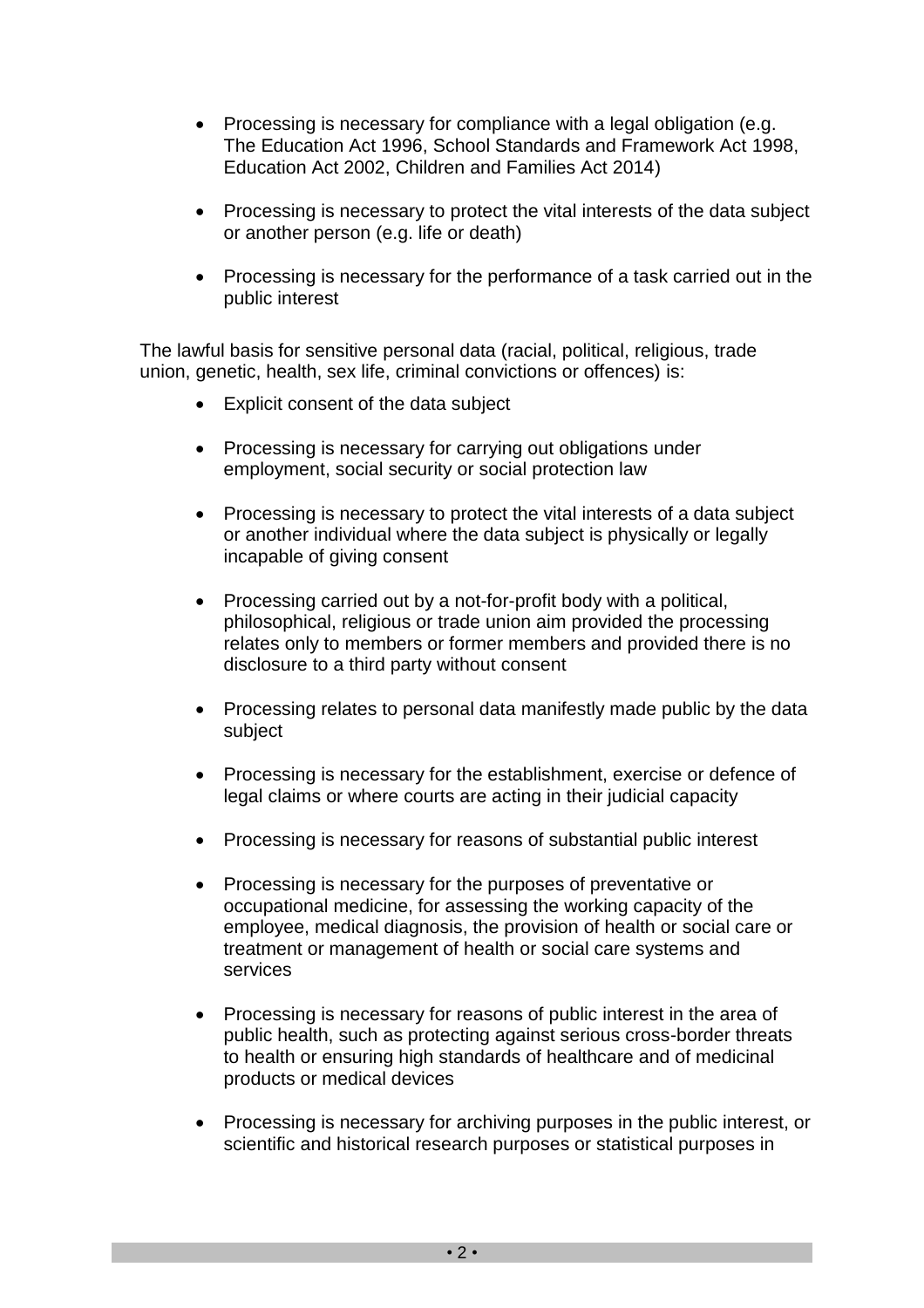accordance with Article 89(1)

- 2. Collected for specified, explicit and legitimate purposes and not further processed in a manner that is incompatible with those purposes
- 3. Adequate, relevant and limited to what is necessary in relation to the purposes for which they are processed
- 4. Accurate and, where necessary, kept up to date
- 5. Kept in a form which permits identification of data subjects for no longer than is necessary for the purposes for which the personal data are processed
- 6. Processed in a manner that ensures appropriate security of the personal data against unauthorised processing, accidental loss, destruction or damage, using appropriate technical or organisational measures.

#### **Compliance with the Data Protection Principles and Data Protection Legislation**

In order to comply with these principles and meet all data protection obligations as stipulated in data protection legislation, the school will:

- Raise awareness of data protection across the school.
- Offer data protection training to all employees and governors.
- Create a data protection policy for the school.
- Complete a personal data processing audit, which lists the following:
	- o Name of the personal data set.
	- o Purpose for processing this personal data set.
	- o Who the data set is shared with.
	- o Is the data transferred to another country.
	- o How long do you keep the personal data set (retention).
	- o The technical and organisational security measures to protect the personal data set.
	- o The legal basis for processing as described above (1).
	- $\circ$  If consent is the legal basis for processing, details of the evidence of this consent.
- Put any risks found from the personal data processing audit process into a risk register.
- Review the school's consent forms so they meet the higher standards of GDPR, create an audit trail showing evidence of consent.
- Under 13's can never themselves consent to the processing of their personal data in relation to online services, this rule is subject to certain exceptions such as counselling services.
- Register with the Information Commissioners Officer as a data controller.
- Appoint a data protection officer who will monitor compliance with the GDPR and other data protection laws.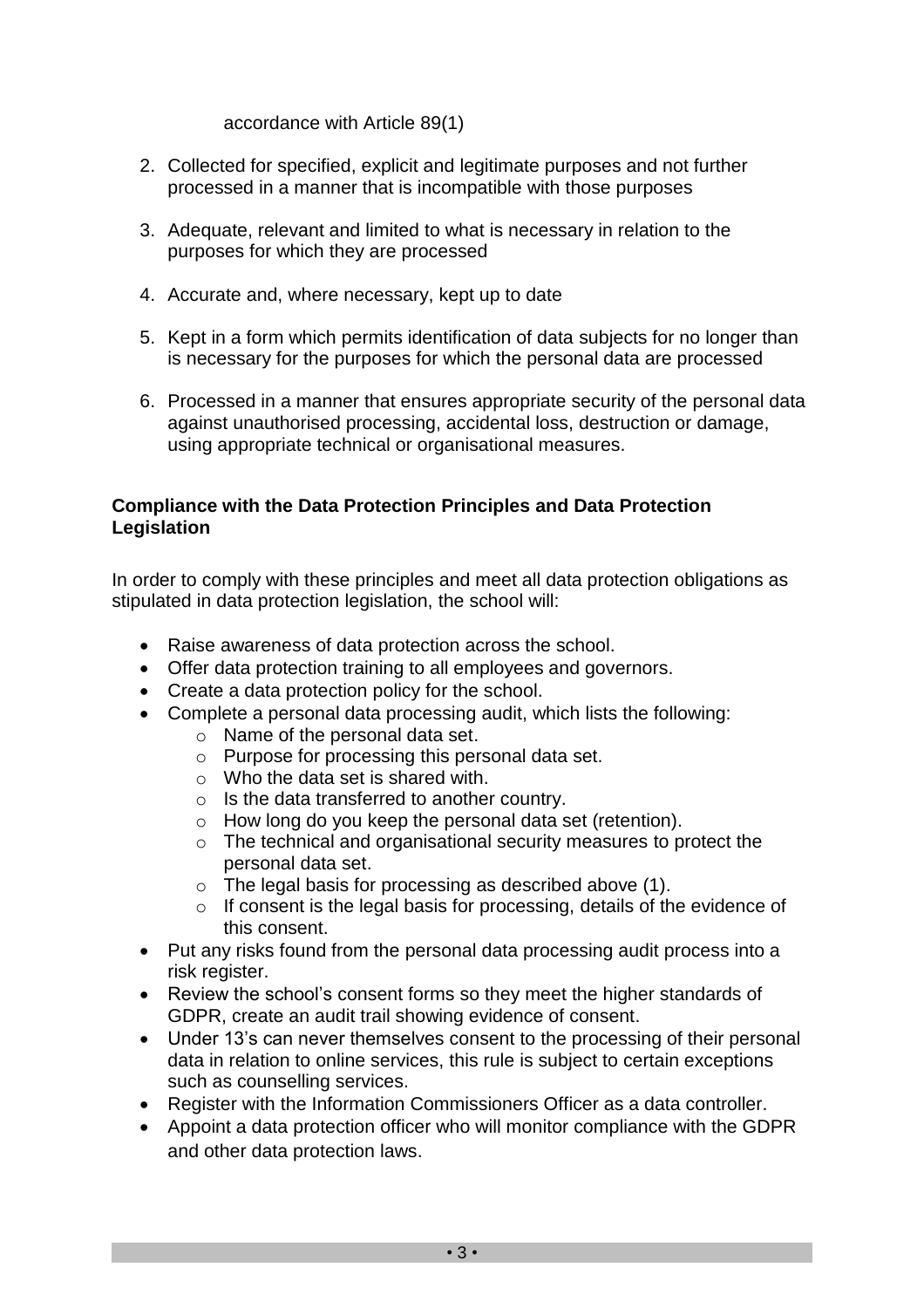- Create a privacy notice that will let individuals know who we are, why we are processing their data and if we share their data.
- Create a system to allow data subjects to exercise their rights:
	- $\circ$  Right to be informed via a privacy notice.
	- o Right of access via a subject access request within 1 month.
	- o Right of rectification to incorrect data within 1 month.
	- o Right to erasure unless there is a legal reason for processing their data.
	- o Right to restrict processing to the bare minimum.
	- o Right to data portability to receive their data in the format they request.
	- o Right to object to personal data being used for profiling, direct marketing or research purposes.
	- o Rights in relation to automated decision making and profiling.
- Amend any business contracts with suppliers to ensure that they will conform to new data protection legislation.
- Implement technical and organisational controls to keep personal data secure.
- Use Privacy Impact Assessments to assess the privacy aspects of any projects or systems processing personal data.
- Ensure an adequate level of protection for any personal data processed by others on behalf of the school that is transferred outside the European Economic Area.
- Investigate all information security breaches, and if reportable, report to the Information Commissioners Office within 72 hours.
- Undertake data quality checks to ensure personal data is accurate and up to date.
- Demonstrate our compliance in an accountable manner through audits, spot checks, accreditations and performance checks.
- Support the pseudonymisation and encryption of personal data.

## **Rights of the Individual**

The list of rights that a data subject (person who the data is about) can exercise has been widened by Section 2 of the GDPR:

- The right to be informed; via privacy notices.
- The right of access; via subject access requests (SARS), the timescale for response has been reduced from 40 calendar days to one calendar month. SARs must be free of charge, charges can only be made for further copies or where requests for information are unfounded or excessive.
- The right of rectification; inaccurate or incomplete data must be rectified within one month.
- The right to erasure; individuals have a right to have their personal data erased and to prevent processing unless we have a legal obligation to do so.
- The right to restrict processing; individuals have the right to suppress processing. We can retain just enough information about the individual to ensure that the restriction is respected in future.
- The right to data portability; we need to provide individuals with their personal data in a structured, commonly used, machine readable form when asked.